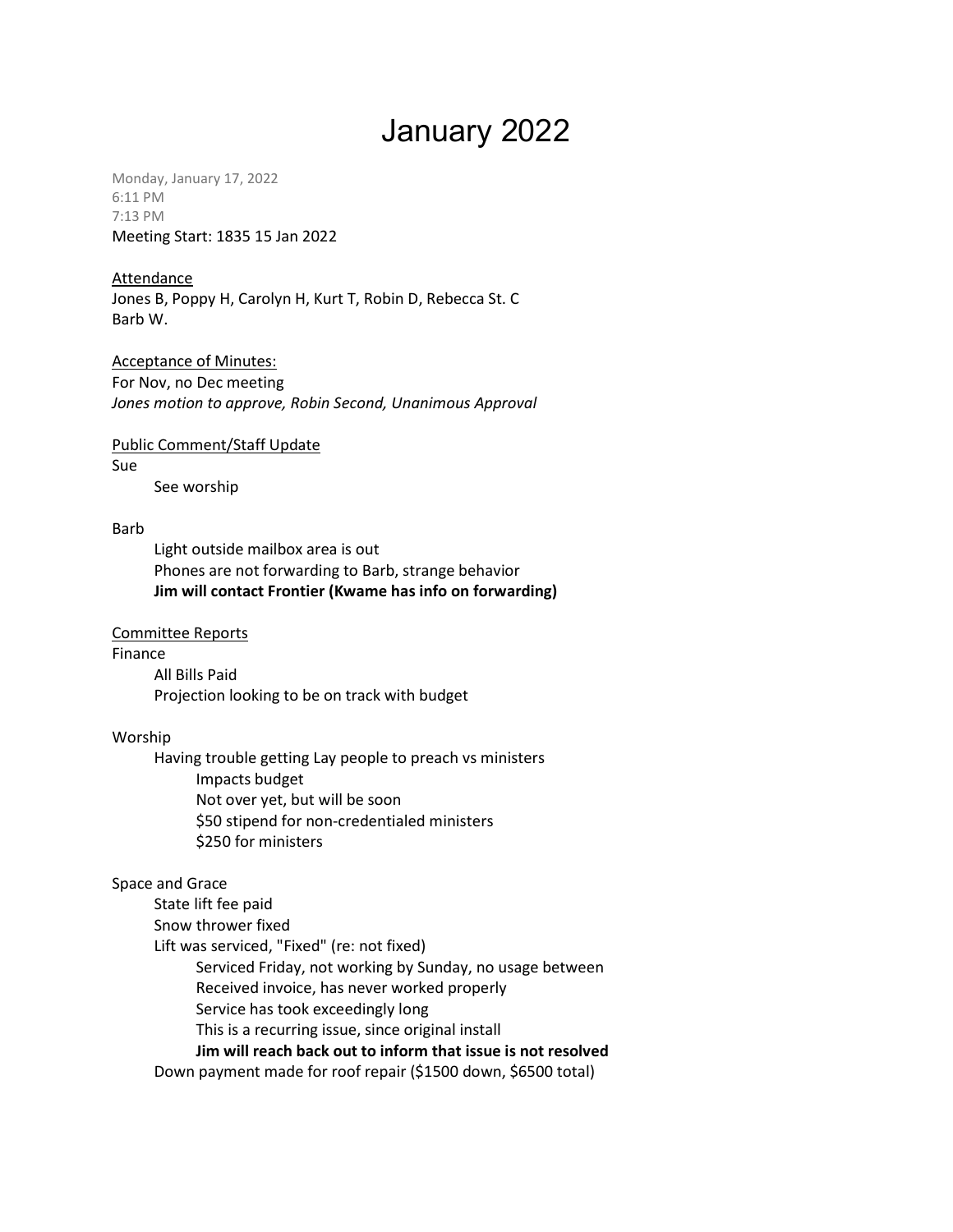New Business

Safe Return to Church

Case numbers are bad, backsliding Health west has moved to WFH a month ago Contact tracing in congregation is lacking, needs formalization Poppy will put a note to inform board about exposure in Newsletter Add to service announcements as well

#### Endowment Update

#### Poppy will reach out to Eli on status

Consulting with Kristen

Open to pulpit visits Her schedule is leveling out Open to consulting but Board needs real direction and idea of goal

#### Building Use Requests

#### Barb W

Rapid Reliable Vaccine Clinic Company One day event They provide people, we say when and where Need one congregant Church handles Community Outreach Which vaccine do they offer? Timeline is pretty open 1 shot isnt as useful as 3 clinics Many places available MCC had a clinic that wasn't well attended More useful might be publishing vaccine clinic info around the city Not supported Gillian Noonan March 4-6th with the 11-13th as a backup

Approved before, pre Covid Previous approval held Jones will Connect Gillian with Barb

#### Poppy H

Women's yoga, Mondays at 530 Robin motion to approve, Carolyn Second, Unanimous Approval

#### Board Commitments/2022 Calendar

## Newsletters

February - Poppy March - Kurt April - Carolyn May - Jim June - Robin Sermons